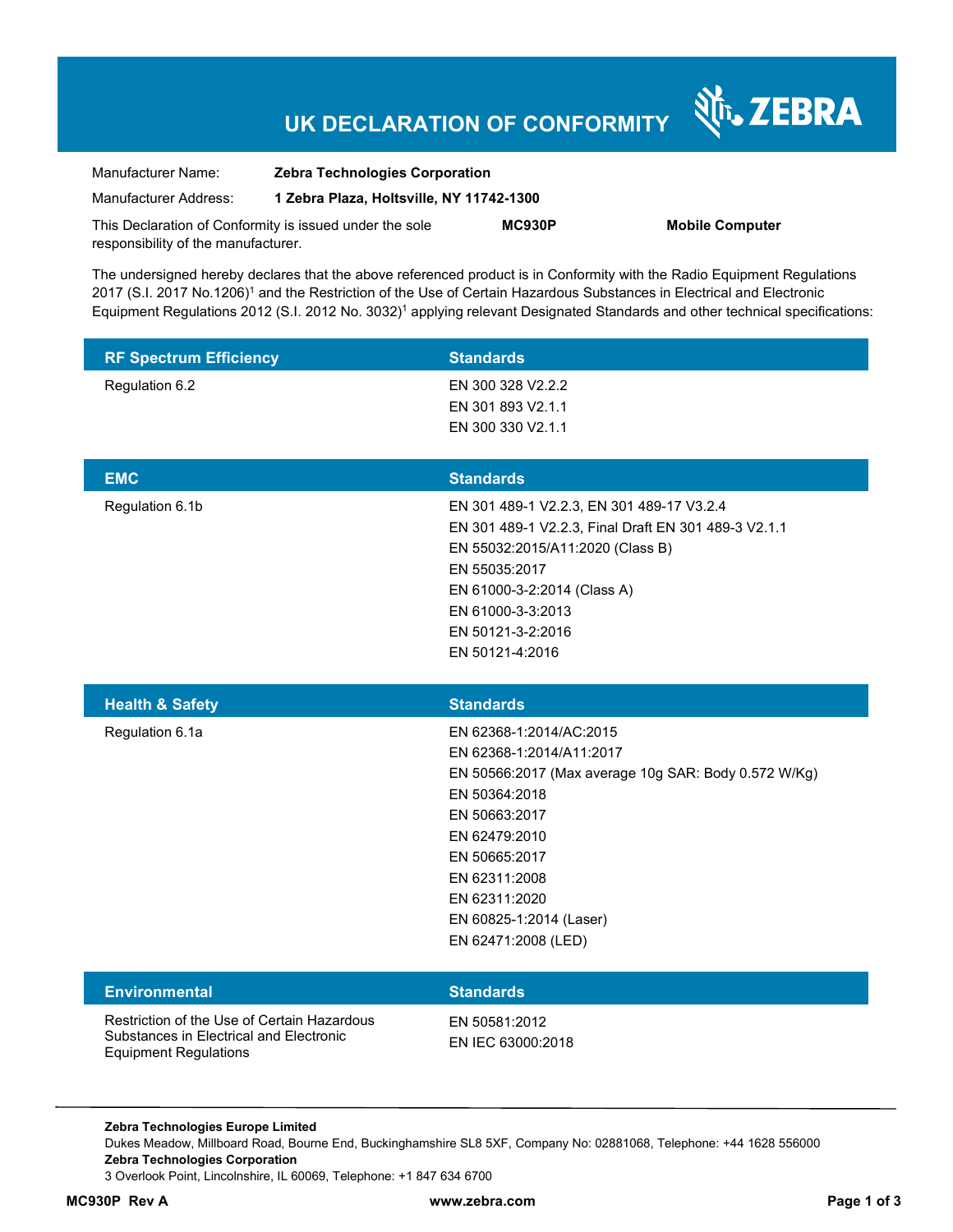# **UK DECLARATION OF CONFORMITY**



With regard to the Radio Equipment Regulations 2017 (S.I. 2017 No.1206)<sup>1</sup>, the conformity assessment procedure referred to in regulation 41(4)(a) and detailed in Schedule 2 has been followed.

1 As amended by applicable EU withdrawal legislation implemented at the time of issuing this declaration

#### **Signed on behalf of Zebra Technologies Corporation**

*(Signature of authorized person)* Marco Belli Rev: A Alexander Company of the Company of the Company of the Company of the Company of the Company of the Company of the Company of the Company of the Company of the Company of the Company of the Company of th Sr. Manager, Regulatory **Date: 08 April 2021** Place: Bourne End, UK